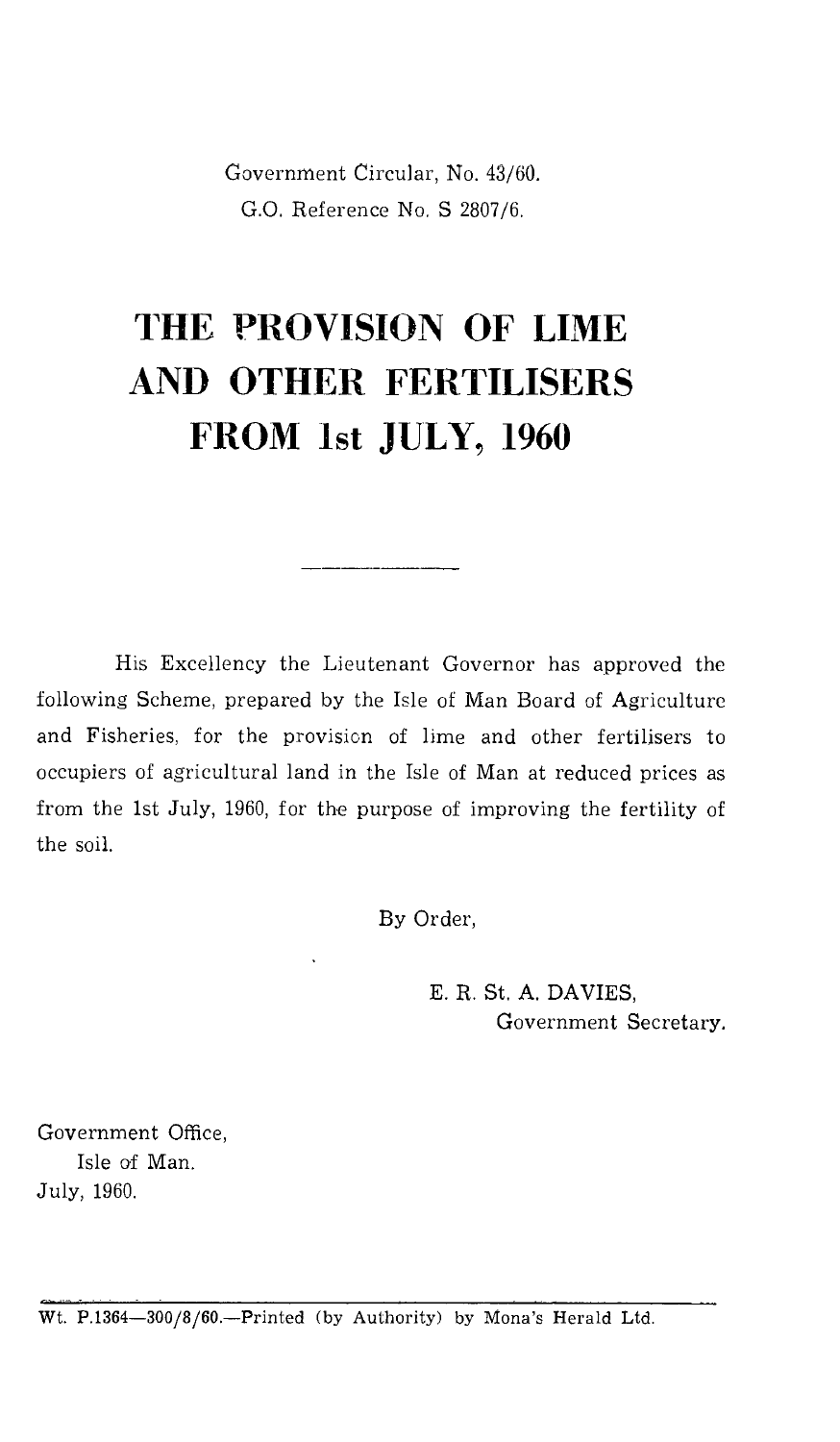## ISLE OF MAN BOARD OF AGRICULTURE AND FISHERIES

## **PROVISION OF LIME, ETC.**

SCHEME FOR ASSISTING FARMERS TO IMPROVE THE FERTILITY OF THE SOIL ON AND AFTER 1st JULY, 1960

1.—Any person being the occupier of agricultural land within this Isle shall be entitled to Lime, Basic Slag, Ground Mineral Phosphate, Superphosphates, Muriate of Potash, Sulphate of Potash, Nitro Chalk, Imported Compound Manures, and Manures of Local manufacture at reduced rates for the improvement of the soil, subject to the following conditions.

2.—The Board may authorise the Government Treasurer to defray on behalf of the applicant the following : $-$ 

(a) A sum not exceeding the undermentioned amount on Lump Lime, Ground Lime and Ground Limestone (unburnt) delivered to an applicant's farm :—

Contribution per ton

|                                       | Ground Ground  |      | Lump                    |          |  |
|---------------------------------------|----------------|------|-------------------------|----------|--|
| Situation of applicant's farm         | Limestone Lime |      | Lime                    |          |  |
| Andreas, Bride, Jurby and Maughold    | 23/3           | 71/6 | 63/6                    |          |  |
| Sulby, Lezayre and Ramsey             | 21/6           | 69/9 | 61/9                    |          |  |
|                                       | 20/6           | 68/9 | 60/9                    |          |  |
| Michael, Lonan and Laxey              | 19/9           | 69/6 | 61/6                    |          |  |
| Baldrine and Baldwin                  | 19/3           | 69/3 | 61/3                    |          |  |
| Dalby and Cronk-y-Voddy               | 19/3           | 69/3 | 61/3                    |          |  |
| Peel and Patrick                      | 18/9           | 68/9 | 60/9                    |          |  |
|                                       | 18/0           | 68/0 | 60/0                    |          |  |
| Braddan, Marown and Crosby            | 17/6           | 67/6 | 59/6                    |          |  |
|                                       | 17/0           | 67/0 | 59/0                    |          |  |
| Rushen, Port Erin and Port St. Mary   | 17/0           | 67/0 | 59/0                    |          |  |
| Colby, Foxdale and Santon             | 16/3           | 66/3 | 58/3                    |          |  |
| Castletown, Ballasalla and Ballabeg   | 15/3           | 65/3 | 57/3                    |          |  |
|                                       | 25/0           | 73/3 | 65/3                    |          |  |
| (b) Rates of Contribution as under :— |                |      | Rate of<br>Contribution |          |  |
| Fertiliser                            |                |      | per ton                 |          |  |
|                                       |                |      | £9<br>9<br>$\mathbf{0}$ |          |  |
|                                       |                |      | 9<br>6                  | $\Omega$ |  |
| $\sim$ 3 10 $\mu$ . The set of $\sim$ |                |      |                         |          |  |
|                                       |                |      |                         |          |  |

(provided that this amount shall be increased or decreased by 7s. 2d. for each 1 per centum by weight (and proportionately for any fraction thereof) by which the water-soluble phosphoric acid (P205) content is above or below 18 per centum by weight of the fertiliser).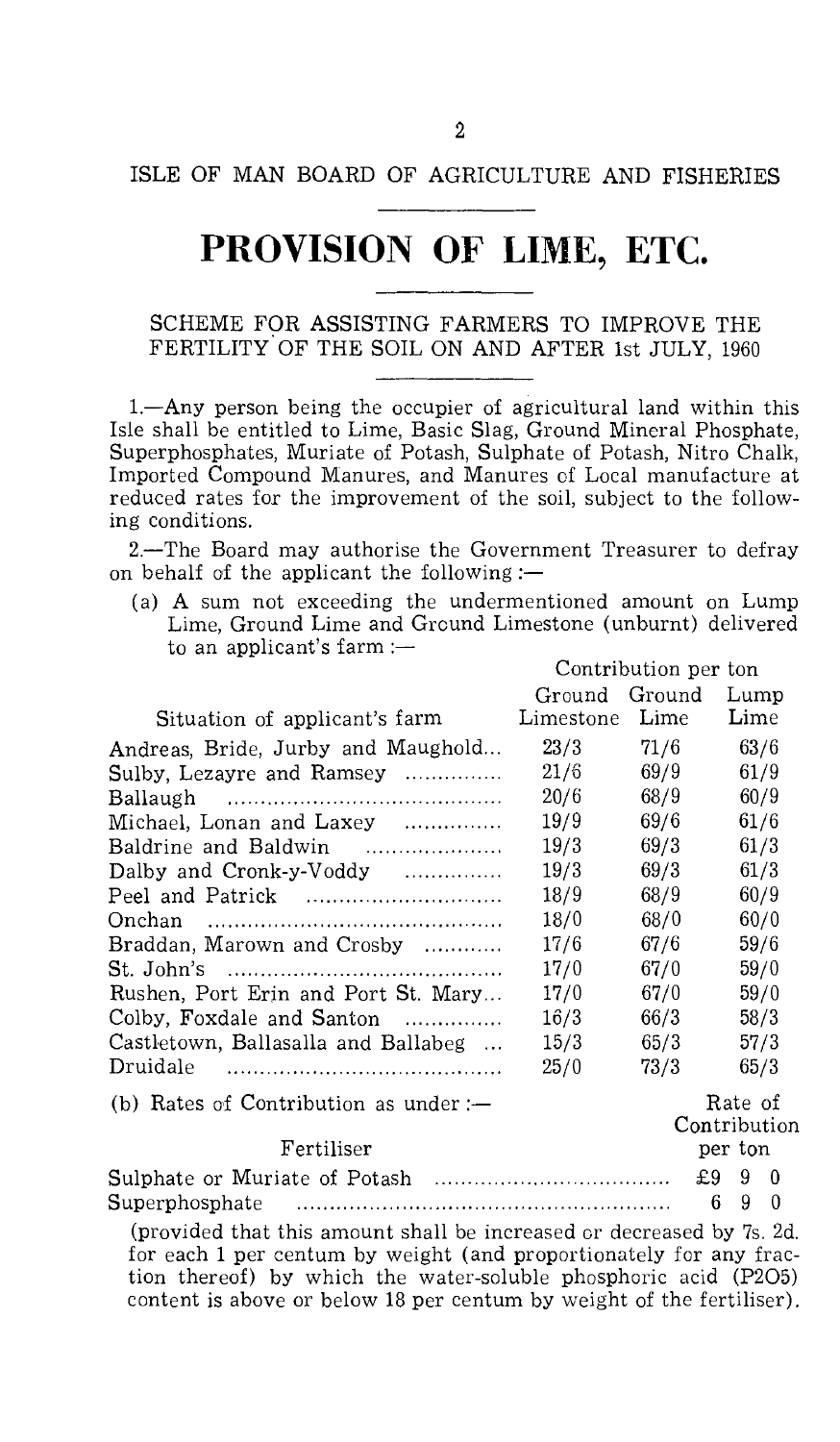Triple Superphosphate  $\ldots$   $\ldots$   $\ldots$   $\ldots$   $\ldots$   $\ldots$   $\ldots$   $\ldots$   $\ldots$   $\ldots$   $\ldots$   $\ldots$   $\ldots$   $\ldots$   $\ldots$   $\ldots$   $\ldots$   $\ldots$   $\ldots$   $\ldots$   $\ldots$   $\ldots$   $\ldots$   $\ldots$   $\ldots$   $\ldots$   $\ldots$   $\ldots$   $\ldots$   $\ldots$   $\ldots$   $\ldots$   $\ldots$  (provided that this amount shall be increased or decreased by 7s. 2d. for each 1 per centum by weight (and proportionately for any fraction thereof) by which the water-soluble phosphoric acid (P2O5) content is above or below 47 per centum by weight of the fertiliser).

Ground Rock Phosphate £5 1 6

(provided that this amount shall be increased or decreased by 3s. 6d. for each 1 per centum by weight (and proportionately for any fraction thereof) by which the phosphoric acid (P2O5) content is above or below 29 per centum by weight of the fertiliser).

> Rate of Contribution per ton

## Fertiliser

Basic Slag containing phosphoric acid (P2O5) of not less than :

| 6 per centum by weight  | $£2$ 2 0 |                     |  |
|-------------------------|----------|---------------------|--|
| 7 per centum by weight  |          | 240                 |  |
| 8 per centum by weight  |          | 2 6 3               |  |
| 9 per centum by weight  |          | $2 \quad 8 \quad 3$ |  |
| 10 per centum by weight |          | $2 \; 11 \; 3$      |  |
| 11 per centum by weight |          | 214 0               |  |
| 12 per centum by weight |          | 2, 16, 3            |  |
| 13 per centum by weight |          | 218 0               |  |
| 14 per centum by weight |          | 306                 |  |
| 15 per centum by weight |          | 32                  |  |

(plus 4s. ld. for each 1 per centum by weight by which the phosphoric acid (P2O5) content exceeds 15 per centum by weight of the fertiliser).

Any imported compound fertiliser except one in which the nitrogenous and the phosphoric ingredients are wholly derived from organic  $material :=$ 

| For each 1 per centum by weight of Nitrogen (N) and<br>proportionately for any fraction thereof                                                         | s. d.<br>9 | ∩  |
|---------------------------------------------------------------------------------------------------------------------------------------------------------|------------|----|
| For each 1 per centum by weight of water-soluble phos-<br>phoric acid (P2O5) and proportionately for any frac-<br>tion thereof                          |            | 72 |
| For each 1 per centum by weight of insoluble phos-<br>phoric acid (P2O5) and proportionately for any frac-<br>tion thereof                              |            |    |
| Any inorganic or synthetic nitrogenous fertiliser :-<br>For each 1 per centum by weight of Nitrogen (N) and<br>proportionately for any fraction thereof | 9          | ∩  |
| Any other inorganic phosphatic fertiliser :—                                                                                                            |            |    |
| For each 1 per centum by weight of water-soluble phos-<br>phoric acid (P2O5) and proportionately for any<br>fraction thereof                            |            | 2  |